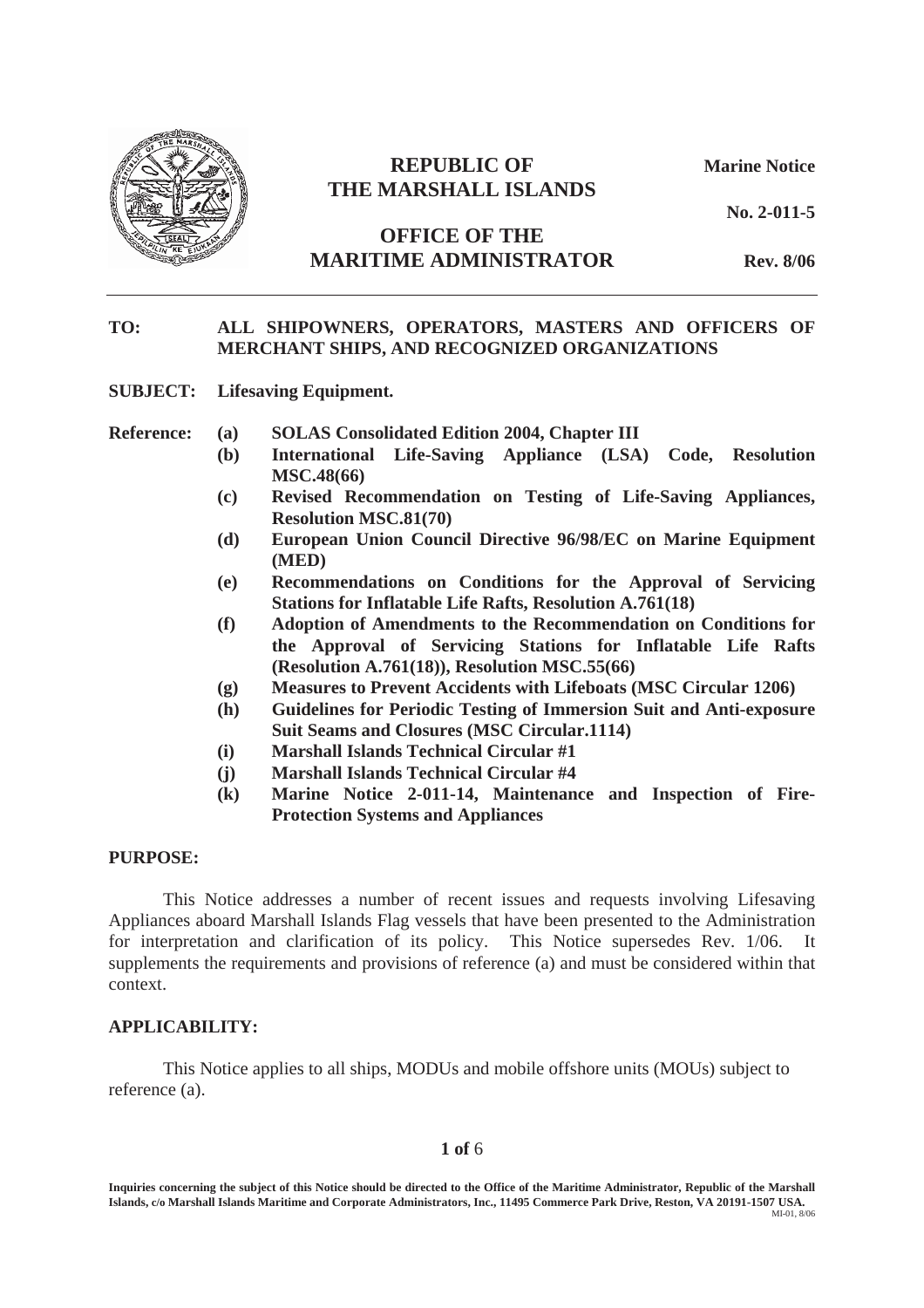### **REQUIREMENTS:**

### **1.0 Approval of Equipment**

- 1.1 All newly installed lifesaving equipment must comply with references (a) through (c). The Administration will accept equipment approvals granted by another State that is a Party to the SOLAS Convention, or a Marshall Islands Recognized Organization (RO) on behalf of the Marshall Islands or other Party to the SOLAS Convention; provided, the approvals are fully in accordance with Convention requirements. The Administration will also accept equipment that has been approved under reference (d), the EU Marine Equipment Directive (MED).
- 1.2 Existing equipment, which was manufactured and tested in accordance with previous SOLAS Convention requirements, may continue to be used as long as it remains in serviceable condition.

## **2.0 Approval of Service Providers**

- 2.1 The Administration recognizes servicing facilities that are approved by a State which is Party to the SOLAS Convention or by a Marshall Islands RO on behalf of a Party to the SOLAS Convention; provided the approvals are in compliance with reference (e), as amended by reference (f). This has become necessary because certain suppliers have not developed networks of service stations to support their products, something that owners should be taking into consideration in the selection of such closely regulated items such as these.
- 2.2 The Administration does not, however, maintain a list of every possible service station so recognized by so many authorities all over the world. Nor is the Administration being advised by anyone as to who they are. That's one of the reasons why the Administration relies upon the local knowledge of the extensive network of class society offices. The Classification Society station offices should know of the availability of such service stations in their area that would be considered suitable for this servicing. Whomever they recommend will be acceptable to the Administration.
- 2.3 If manufacturer certified facilities are not available for servicing and maintenance of lifeboats, launching appliances and on-load release gear, the RO, when satisfied with an organization's ability to carry out these functions, may authorize such organization and its personnel to perform the functions of the manufacturer in accordance with reference (f). Marshall Islands Technical Circular #1, reference (i), provides more specific guidance to ROs in carrying out this function.

## **3.0 Equipment Servicing**

3.1 The SOLAS Convention requires that inflatable life rafts, inflatable life jackets, marine evacuation systems, and inflated rescue boats be serviced at approved servicing facilities. Requests to extend servicing interval in accordance with reference (a) are only considered when exceptional circumstances exist. Requests should be fully justified by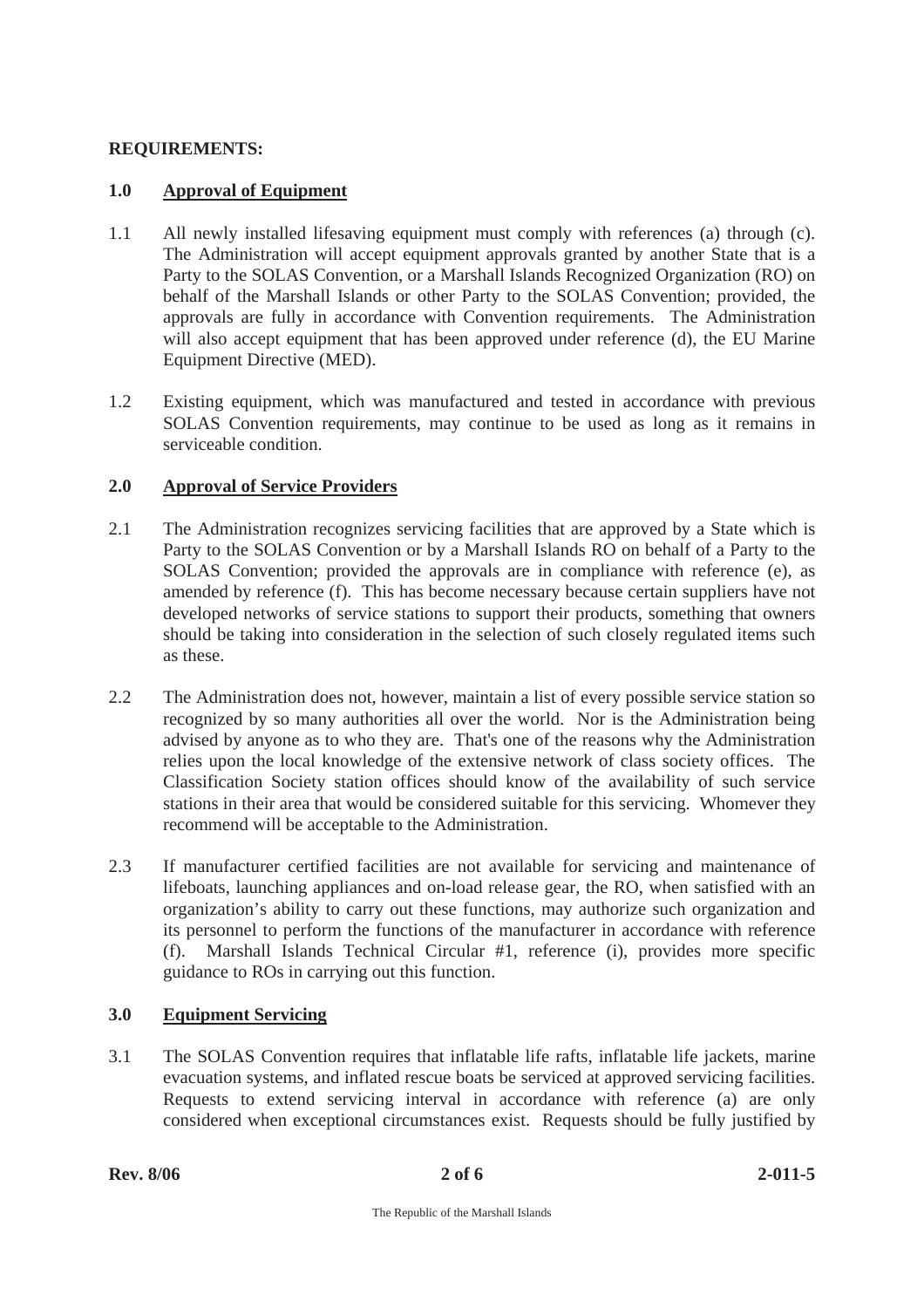substantiation of circumstances and plans to service at first opportunity.

- 3.2 On vessels that have implemented the Harmonized System of Survey and Certification (HSSC) inspection scheme, the inflatable life rafts, any inflatable life jackets, and any installed evacuation systems must be examined and certification verified during the annual, periodical, and renewal surveys stipulated in the 1988 SOLAS Protocol. On other vessels, this equipment is to be serviced just prior to, or during, the Cargo Ship Safety Equipment Certificate periodical and renewal surveys.
- 3.3 The servicing interval and procedures for inflated rescue boats must be in accordance with the manufacturer's requirements. The facility performing the servicing must comply with the requirements of Paragraph 2.1 above.
- 3.4 The Classification Society surveyors must be satisfied that the servicing has been completed satisfactorily prior to endorsing or issuing the Cargo Ship Safety Equipment Certificate or HSSC Cargo Ship Safety Certificate. Attendance of the surveyor during the servicing of the life raft is not mandatory.
- 3.5 The Administration recognizes that annual servicing of the large numbers of life rafts required for passenger ships under their unique voyage conditions may impose unnecessary difficulties. The Administration therefore approves the servicing of life rafts in smaller more manageable groups throughout the certification year. Each life raft, however, must be serviced in a sequence that ensures that no life raft will exceed a 12 month servicing interval.
- 3.6 Reference (k) should be followed for maintenance and inspection of lifeboat air cylinders. Requirements for the air cylinders for totally enclosed lifeboats shall be the same, where applicable, as with Self-Contained Breathing Apparatus air bottles.
- 3.7 In addition to monthly inspections as specified in 8.0 below, reference (h) should be followed for conducting periodic air testing of immersion suits. Suits less than ten years old shall be tested at intervals not exceeding three years; suits older than ten years, or suits which have seams or closures that are in questionable condition may be required to be tested more frequently. Immersion suit air tests may be conducted on board ship if suitable equipment is available. Any necessary repairs should be conducted by an approved service provider in accordance with manufacturer's recommendations.
- 3.8 Annex 1 of reference (g) shall be followed for the inspection, maintenance of lifeboats, launching appliances, and on-load release gear.

## **4.0 Life Rafts**

4.1 Life rafts provided in compliance with SOLAS Regulation III/31.1.4 are to be transportable and launchable by one person. They may be stowed in protected positions provided they are readily available at all times. Particular care should be given to their accessibility when deck cargoes are carried. Where appropriate, portable guard rails or bulwarks should be provided to facilitate launching.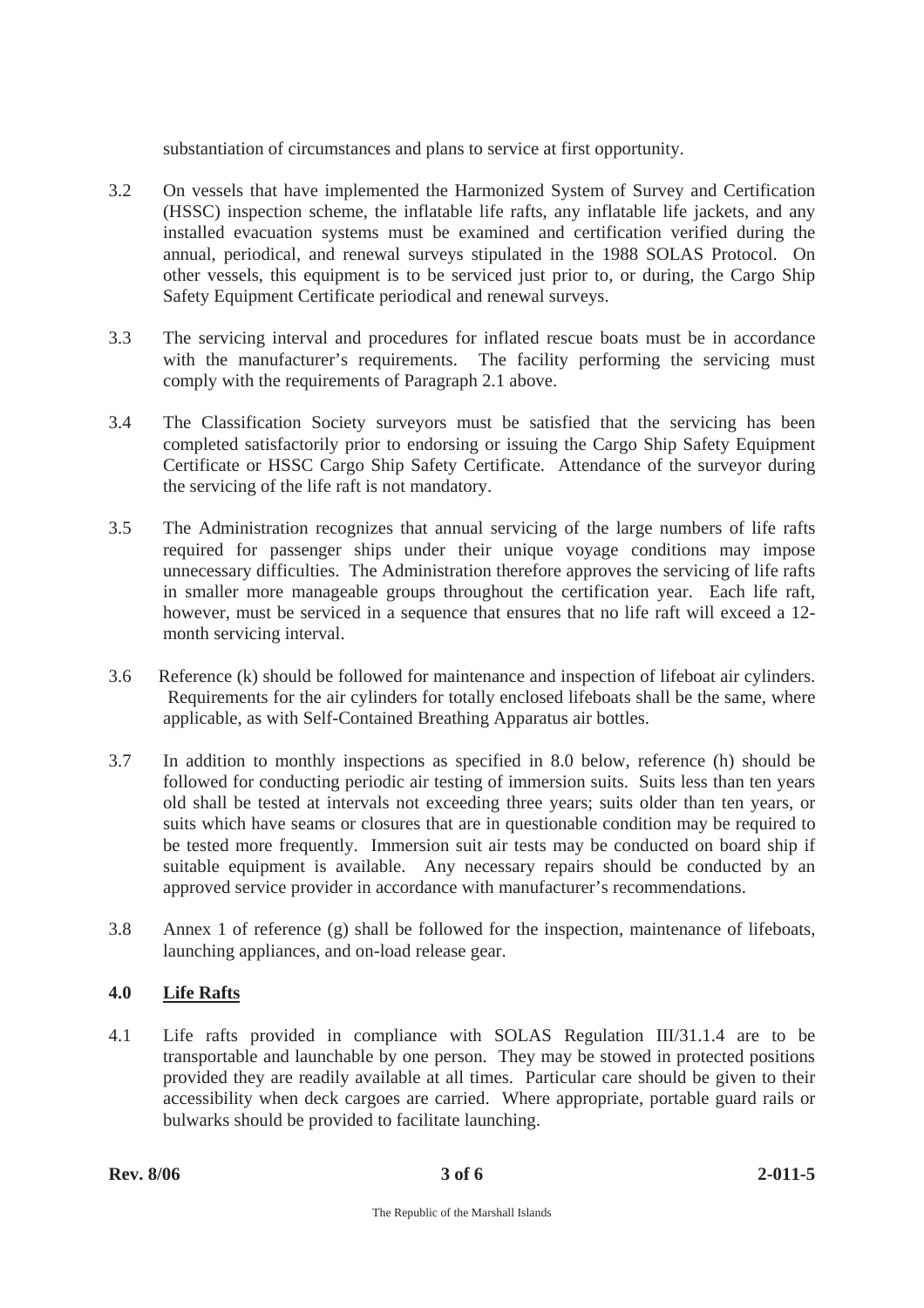4.2 On occasion, it may be necessary to temporarily carry persons on board in excess of the number currently authorized. When physically possible, the installed lifeboats should be recertified to provide the necessary capacity. If the existing lifeboats are already certified to their maximum capacity, the Administration may allow, for legitimate verifiable reasons, the substitution of inflatable life raft capacity appropriately installed in accordance with regulatory requirements to augment the required lifeboat complement as a temporary measure of equivalency. These temporary measures will be limited to the minimum period of time required for the additional persons to be on board and in general, will not exceed two (2) months. This accommodation will only be allowed with the specific approval of the Administration.

### **5.0 Lifeboat Damage**

- 5.1 When any lifeboat is damaged and declared unseaworthy or is found in need of repair and no replacement boat is readily available, life raft(s) with capacity for all the persons on board may be substituted, as a temporary measure, but only with specific approval of the Administration. The minimum survival craft capacity prescribed by SOLAS Chapter III must be maintained.
- 5.2 Where the defective boat is a motorboat and there is no other motor lifeboat on board, the total survival craft capacity provided is to include a powered rescue boat meeting the requirements of Regulation III/31.2 of SOLAS.
- 5.3 These temporary measures will be limited to the minimum period of time required for replacement and, in general, will not exceed three (3) months.

## **6.0 Lifeboat Equipment Dispensation (LSA Code Section 4.4.8.32)**

6.1 For the purposes of LSA Code Section 4.4.8.32, Mobile Offshore Drilling Units and Mobile Offshore Units (i.e., FPSO, FSU, or other permanent moored factory or storage vessels) while on station and being served by a standby vessel, or when on station and located within 25 kilometers (16 miles) of another manned platform, MODU, MOU, or from a harbor of safe refuge, are considered by this Administration to be engaged on a voyage that will permit the food rations (LSA Code Section 4.4.8.12) and fishing tackle (LSA code Section 4.4.8.26) to be dispensed with. Lifeboat equipment dispensations for all other vessels will be handled on a case by case basis. Requests for such dispensations should be forwarded to the Office of the Maritime Administrator in Reston Virginia.

#### **7.0 Lifeboat Falls**

- 7.1 In accordance with reference (a), lifeboat falls must be renewed when necessary due deterioration or at intervals of not more than five years, whichever is earlier. Additionally, falls must be turned end for end at intervals not exceeding 30 months.
- 7.2 In lieu of meeting the 7.1 requirement above for end-for-ending the falls, falls shall be periodically inspected and renewed at intervals of not more than four years or whenever necessary due to deterioration, whichever is earlier.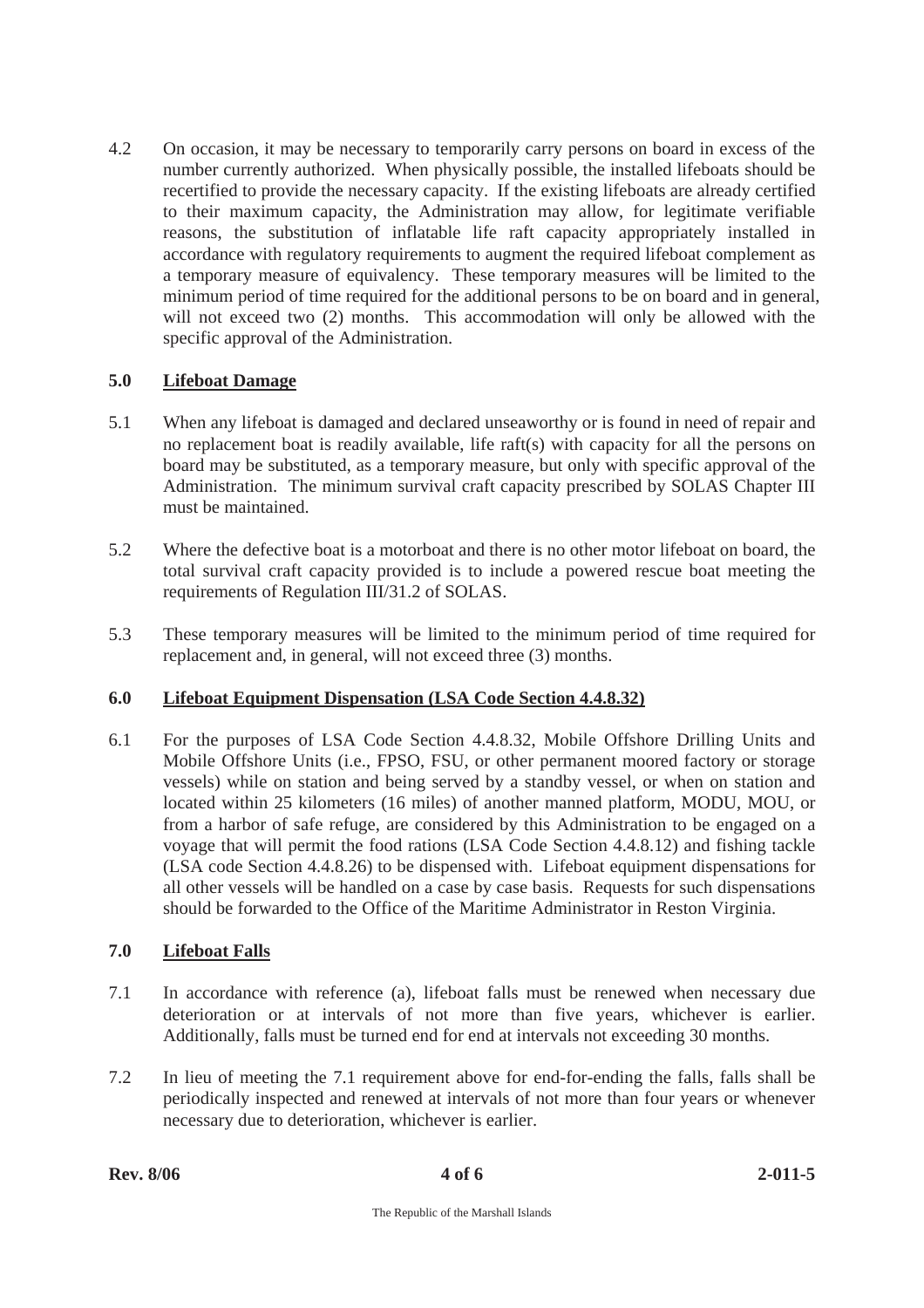#### **8.0 Immersion Suits and Thermal Protective Aids**

- 8.1 Immersion suits shall comply with section 2.3 of reference (b).
- 8.2 At first Safety Equipment Survey after 30 June 2006:
	- 8.2.1 An immersion suit shall be provided for every person on board the ship. Additional immersion suits shall be provided for each person on watch or at a normal work location that is remote from where immersion suits are normally stowed.
	- 8.2.2 Reference (a) contains provisions for exempting vessels that are constantly engaged on voyages in warm climates from the requirement to carry immersion suits and/or thermal protective aids. Procedures for granting the exemption are found in Marshall Islands Technical Circular #4, reference (j).
- 8.3 Existing vessels until first Safety Equipment Survey after 30 June 2006:
	- 8.3.1 For vessels operating exclusively on voyages within warm climates, immersion suits and thermal protective aids are not required. The thermal protective aids required by LSA Code Sections 4.1.5.1.24, 4.4.8.31 and 5.1.2.2.13, however, are an integral part of survival craft and rescue boat equipment which must be provided regardless of vessel route.
	- 8.3.2 For vessels with open lifeboats operating above 50º North and 50º South latitudes, the Administration requires that immersion suits be provided for all persons on board.
	- 8.3.3 For cargo vessels less than 85 meters in length operating above 30º North and 30º South latitudes, where only life rafts are carried in accordance with SOLAS, Chapter III, Regulation 31.1.3, all persons are to be provided with immersion suits.
	- 8.3.4 The three (3) immersion suits per lifeboat required by SOLAS, Chapter III, Regulation 32.3.2 for cargo ships and 22.4.2 for passenger vessels are intended for use by the designated and/or certified persons in charge of the lifeboat. They may be kept in the staterooms of the assigned personnel.
	- 8.3.5 All persons in the crew of a rescue boat are to be provided with immersion suits, if different from the persons in charge of the lifeboat noted in 8.3.4 above.
- 8.4 Immersion suits and thermal protective aids are to be assigned by the Master. It is recommended that they should be kept in staterooms along with life jackets.
- 8.5 A normal work location for the purposes of paragraph 8.2.1 is a location where a crew member carries out normal work functions other than watchkeeping. Examples include